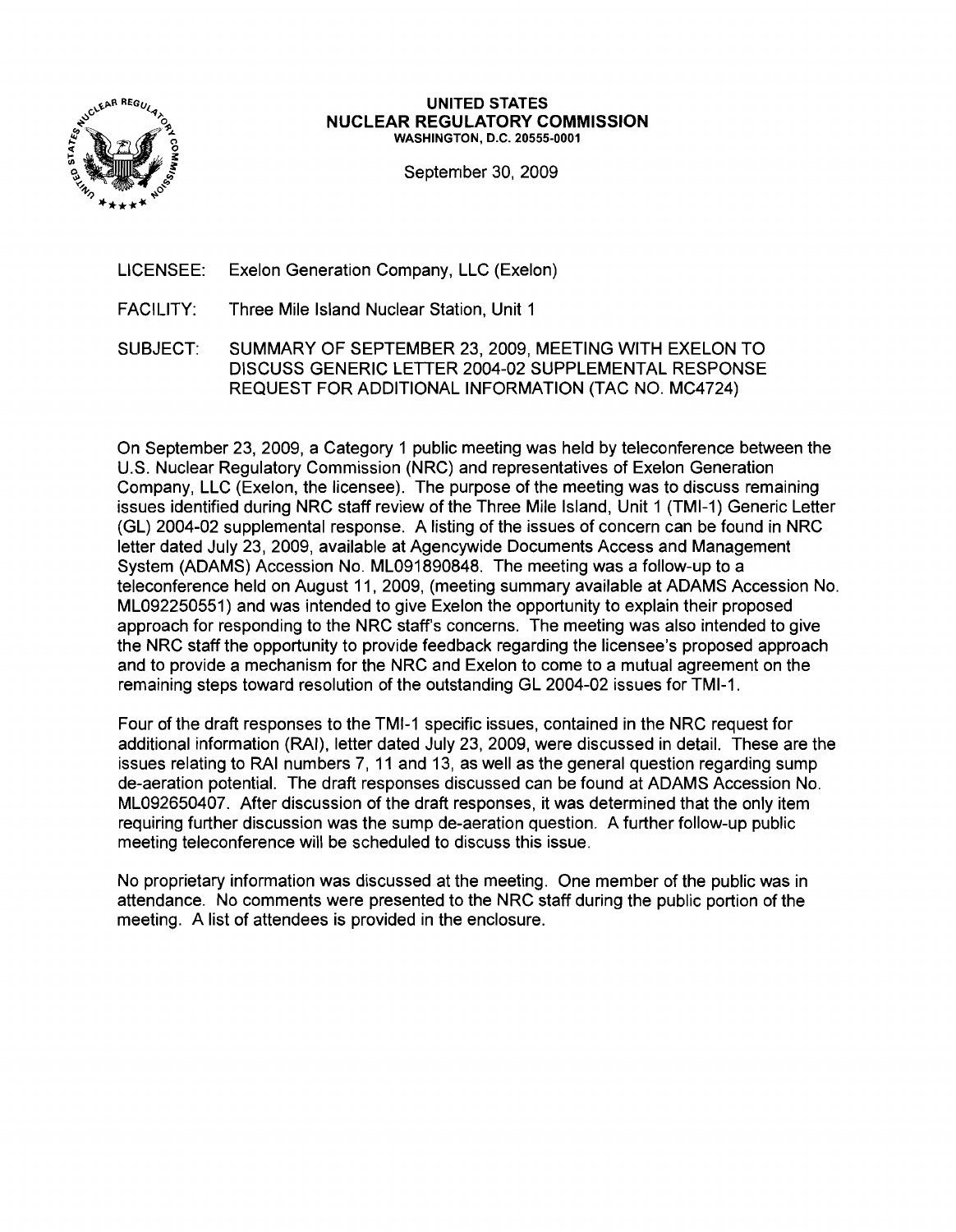Please direct any inquiries to me at 301-415-2833 or peter.bamford@nrc.gov.

Peter Barrytoco *, J.VIII estados E.*<br>Peter Bamford

Plant Licensing Branch 1-2 Division of Operating Reactor Licensing Office of Nuclear Reactor Regulation

Docket No. 50-289

Enclosure: List of Attendees

cc w/encls: Distribution via ListServ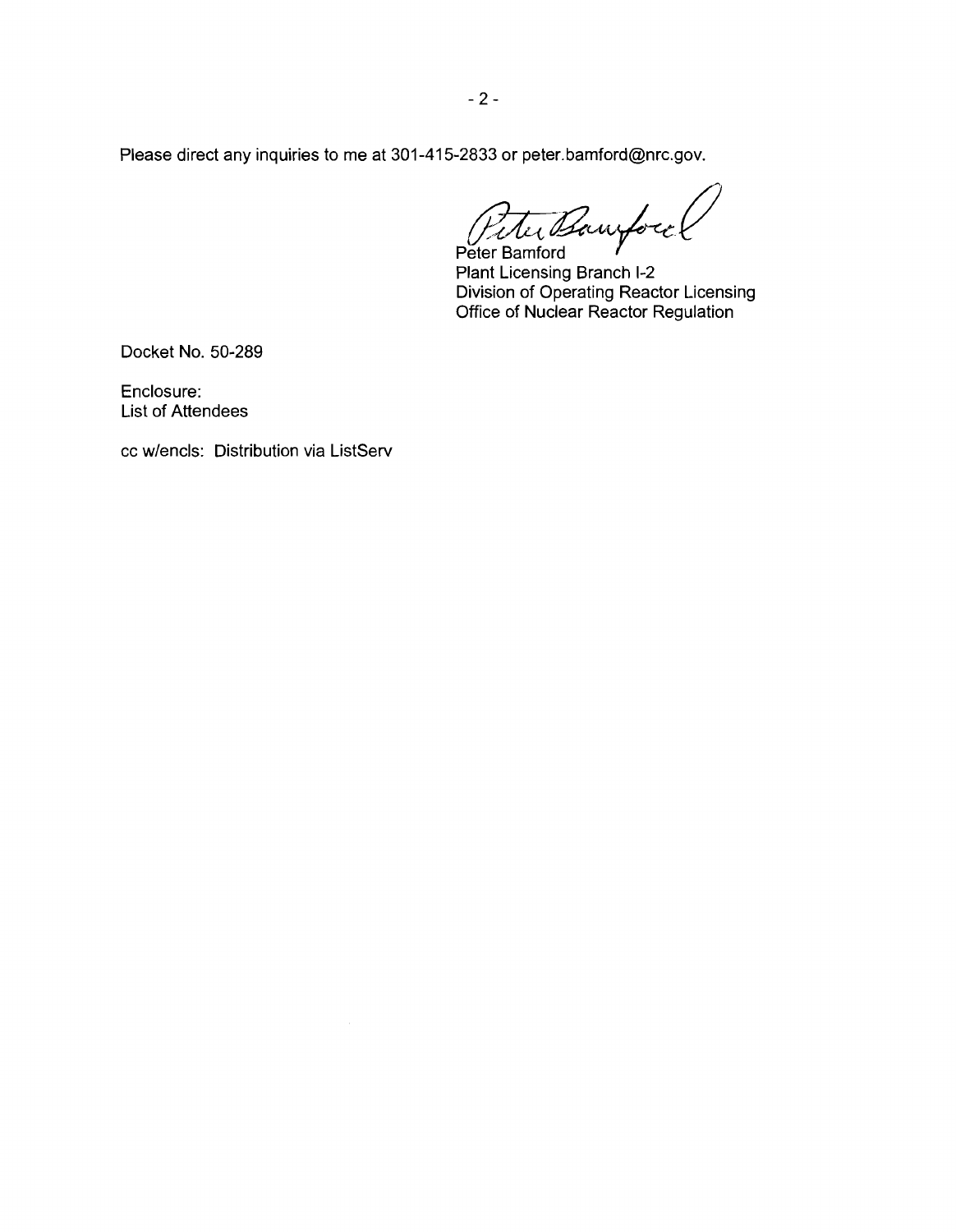# LIST OF ATTENDEES

# SEPTEMBER 23,2009, MEETING WITH EXELON GENERATION COMPANY, LLC

# THREE MILE ISLAND, UNIT 1

# GENERIC LETTER 2004-02 SUPPLEMENTAL RESPONSE

## **EXELON**

Todd Wickel Rich Sievers Wendi Croft Brian Davenport Keith Boring

### **ALION**

Rob Choromokos

**NRC** 

Stewart Bailey Stephen Smith John Lehning Peter Bamford

### PUBLIC

Russ Lytton, Duke Power